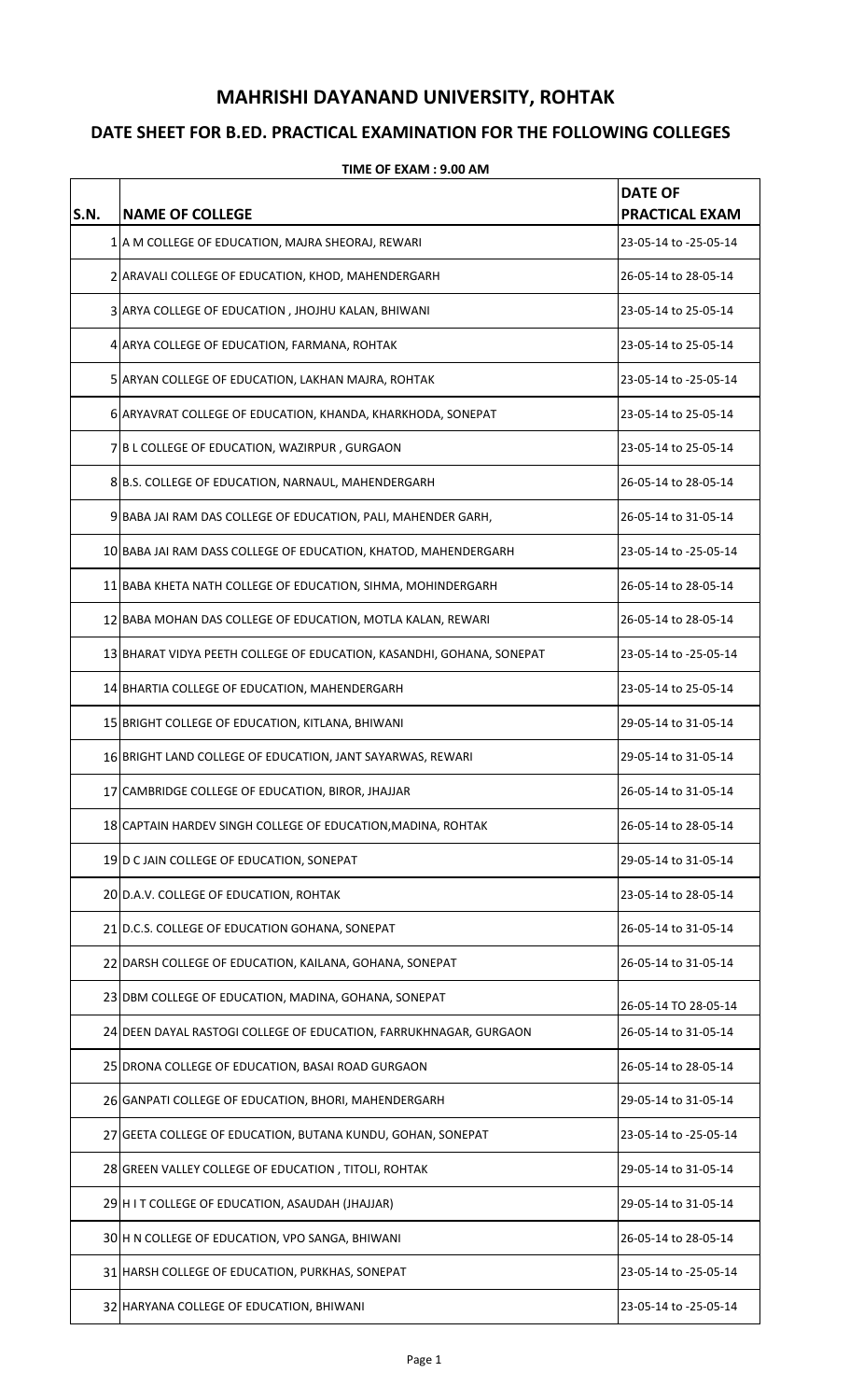| 33 HIND COLLEGE OF EDUCATION, LOHARU, BHIWANI                               | 29-05-14 to 31-05-14  |
|-----------------------------------------------------------------------------|-----------------------|
| 34 I.P.J. COLLEGE OF EDUCATION, ISMAILA, ROHTAK                             | 26-05-14 to 28-05-14  |
| 35 KISSAN COLLEGE OF EDUCATION, MEHAM, ROHTAK                               | 29-05-14 to 31-05-14  |
| 36 Indus college of Education Rohtak                                        | 26-05-14 to 28-05-14  |
| 37 J R COLLEGE OF EDUCATION, OLD SUNDER PUR ROAD, JIND BYE PASS, ROHTAK     | 23-05-14 to 25-05-14  |
| 38 J R MEMORIAL COLLEGE OF EDUCATION, JHAJJAR ROAD, REWARI                  | 26-05-14 to 28-05-14  |
| 39 JANTA COLLEGE OF EDUCATION, NATHUPUR, NEAR SINGHU BORDER, SONEPAT        | 23-05-14 to -25-05-14 |
| 40 JHANKAR COLLEGE OF EDUCATION, FARRUKHNAGAR, GURGAON                      | 23-05-14 to -25-05-14 |
| 41 K C COLLEGE OF EDUCATION, GANNAUR, SONEPAT                               | 26-05-14 to 28-05-14  |
| 42 K L COLLEGE OF EDUCATION, DOHKI, REWARI                                  | 23-05-14 to -25-05-14 |
| 43 K V M COLLEGE OF EDUCATION LADHAUT ROAD, ROHTAK                          | 26-05-14 to 31-05-14  |
| 44 KCM ARMY COLLEGE OF EDUCATION, TIGRANA MORE, BHIWANI                     | 23-05-14 to -25-05-14 |
| 45 KIRORI MAL COLLEGE OF EDUCATION, KHEWARA, SONEPAT                        | 26-05-14 to 31-05-14  |
| 46 KIRTI COLLEGE OF EDUCATION, ANAYAT, GOHANA (SONEPAT)                     | 23-05-14 to 25-05-14  |
| 47 KRISHNA ADARSH COLLEGE OF EDUCATION, BHOTWAS, REWARI                     | 29-05-14 to 31-05-14  |
| 48 LORD SHIVA COLLEGE OF EDUCATION, LAHLI, ROHTAK                           | 26-05-14 to 31-05-14  |
| 49 LUXMI COLLEGE OF EDUCATION, RATHIWAS (JAAT) GURGAON                      | 29.5.14 to 31.5.14    |
| 50 MAA SARASWATI TEACHER TRAINING INSTITUTE, MAKDOLA, GURGAON               | 26-05-14 to 28-05-14  |
| 51 MAHARANA PARTAP COLLEGE OF EDUCATION FOR WOMEN, VILLAGE PALUWAS, BHIWANI | 26-05-14 to 28-05-14  |
| 52 MAJOR NAFE SINGH KUNGARIYA COLLEGE OF EDUCATION, VPO KUNGAR, BHIWANI     | 29-05-14 to 31-05-14  |
| 53 MANGE RAM COLLEGE OF EDUCATION, SONEAPT                                  | 23-05-14 to 25-05-14  |
| 54 MATA VAISHNU DEVI COLLEGE OF EDUCATION, NANGAL MANDI, REWARI             | 23-05-14 to -25-05-14 |
| 55 MODERN COLLEGE OF EDUCAITON, BHOJAWAS, MAHENDERGARH                      | 29-05-14 to 31-05-14  |
| 56 MODERN COLLEGE OF EDUCATION, MEERPUR, REWARI                             | 29-05-14 to 31-05-14  |
| 57 MODERN COLLEGE OF EDUCATION, VISHNU NAGAR, GOHANA (SONEPAT)              | 26-05-14 to 31-05-14  |
| 58 MODERN INDIAN COLLEGE OF EDUCATION, PALI, REWARI                         | 26-05-14 to 28-05-14  |
| 59 MODERN INTERNATIONAL COLLEGE OF EDUCATION, JASANA, FARIDABAD             | 29-05-14 to 31-05-14  |
| 60 MR NAUHANTY COLLEGE OF EDUCATION, KHERA GUJJAR, JHAJJAR                  | 29-05-14 to 31-05-14  |
| 61 MRDAV COLLEGE OF EDUCATION, ROHTAK                                       | 26-05-14 to 28-05-14  |
| 62 MRM COLLEGE OF EDUCATION, GUDHA, SONEPAT                                 | 23-05-14 to 25-05-14  |
| 63 N S COLLEGE OF EDUCATION, LOHARARA, SONEPAT                              | 29-05-14 to 31-05-14  |
| 64 NARAYANA COLLEGE OF EDUCATION, KUTANA, ROHTAK                            | 23-05-14 to -25-05-14 |
| 65 Navyug college of Education Sonipat                                      | 29-05-14 to 31-05-14  |
|                                                                             |                       |
| 66 NRB COLLEGE OF EDUCATION, KHAIRA NANGAL ROAD, MAHENDERGARH               | 23-05-14 to -25-05-14 |
| 67 OM COLLEGE OF EDUCATION, KHANDRAI, GOHANA, SONEPAT                       | 26-05-14 to 31-05-14  |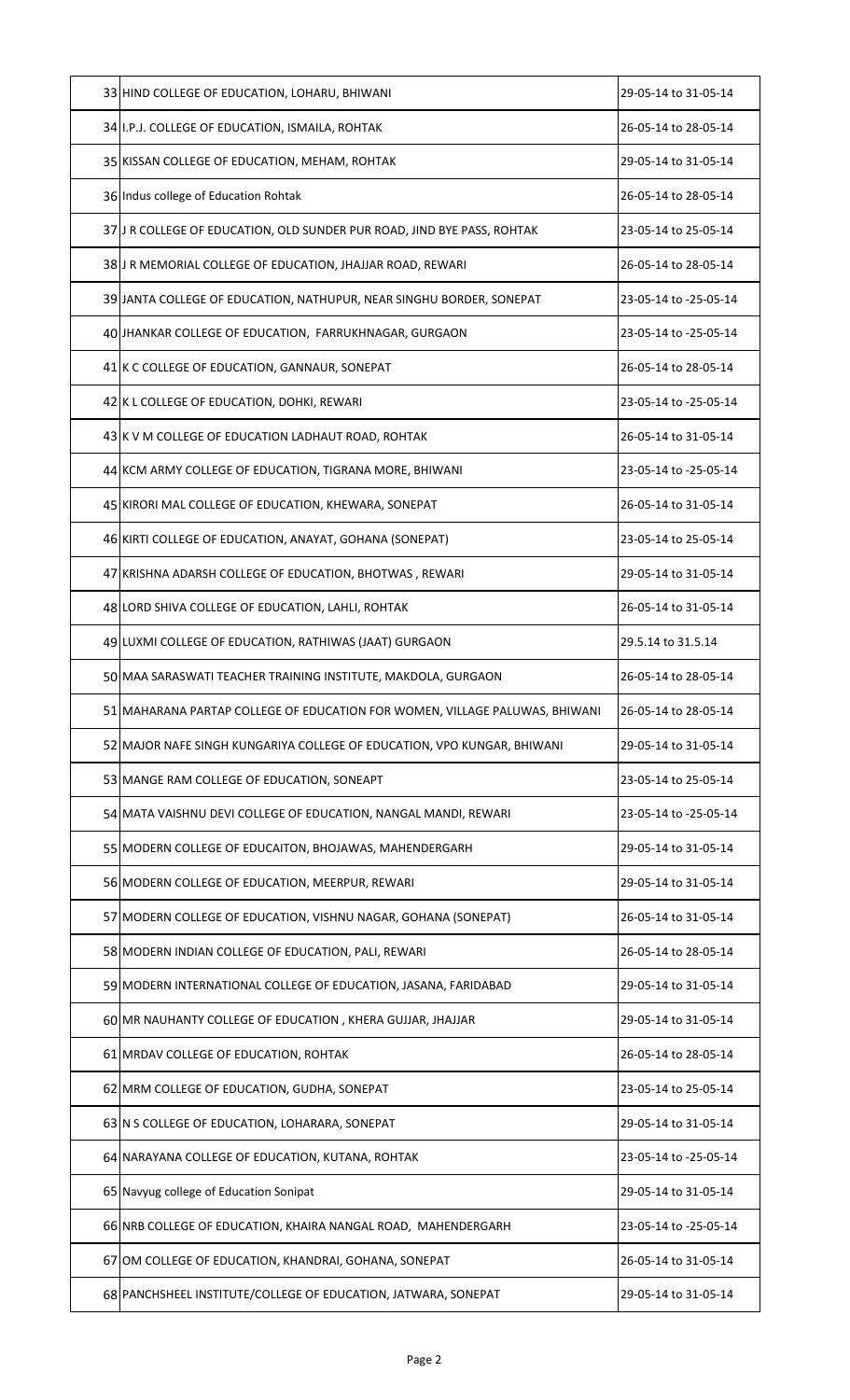| 69 PARADISE COLLEGE OF EDUCATION, KHARKHODA, SONEPAT                          | 23-05-14 to -25-05-14 |
|-------------------------------------------------------------------------------|-----------------------|
| 70 PDM COLLEGE OF EDUCATION, SARAI AURANGABAD, BAHADURGARH                    | 26-05-14 to 31-05-14  |
| 71 PRAGYA COLLEGE OF EDUCATION, DULHERA, BAHADURGARH, JHAJJAR                 | 23-05-14 to -25-05-14 |
| 72 PROGRESSIVE LEARNING COLLEGE OF EDUCATION, JAUNAWAS, REWARI                | 23-05-14 to 25-05-14  |
| 73 R K COLLEGE OF EDUCATION, BHORA KALAN, GURGAON                             | 29-05-14 to 31-05-14  |
| 74 R.D. COLLEGE OF EDUCATION, ATAIL, ROHTAK                                   | 23-05-14 to 25-05-14  |
| 75 R.K. COLLEGE OF EDUCATION, HUMAYUNPUR, ROHTAK                              | 23-05-14 to 25-05-14  |
| 76 RAJ COLLEGE OF EDUCATION, BRAHAMANWAAS, ROHTAK                             | 26-05-14 to 28-05-14  |
| 77 RAMA KRISHNA COLLEGE OF EDUCATION, CHANDI, ROHTAK                          | 26-05-14 to 28-05-14  |
| 78 RAMJAS COLLEGE OF EDUCATION, GOVINDNAGAR, SONEPAT                          | 23-05-14 to -25-05-14 |
| 79 RANJIT SINGH MEMORIAL COLLEGE OF EDUCATION AND TECHNOLOGY, CHHARA, JHAJJAR | 26-05-14 to 28-05-14  |
| 80 RAO KHEM CHAND COLLEGE OF EDUCATION, BOHAT WAS AHIR, REWARI                | 29-05-14 to 31-05-14  |
| 81 RAO MOHAR SINGH COLLEGE OF EDUCATION, MEHRANA ROAD, VPO JATAULI, JHAJJAR   | 28-05-14 to 31-05-14  |
| 82 RAO NIHAL SINGH COLLEGE OF EDUCATION, LOHARI, JHAJJAR                      | 23-05-14 to -25-05-14 |
| 83 RAO RANJIT SINGH COLLEGE OF EDUCATION, BODIA KUMBALPUR, REWARI             | 26-05-14 to 28-05-14  |
| 84 RAO SULTAN SINGH COLLEGE OF EDUCATION, NIMBARA, MAHENDERGARH               | 26-05-14 to 28-05-14  |
| 85 RAO UDMI RAM COLLEGE OF EDUCATION, JAMALPUR, GURGAON                       | 23-05-14 to -25-05-14 |
| 86 RASHTRIYA COLLEGE OF EDUCATION, ROHTAK                                     | 29-05-14 to 31-05-14  |
| 87 RPS COLLEGE OF EDUCATION, KHOD, ATELI, MAHENDERGARH                        | 26-05-14 to 28-05-14  |
| 88 S COLLEGE OF EDUCATION, MAHMOODPUR, GOHANA, SONEPAT                        | 26-05-14 to 31-05-14  |
| 89 SANDESH COLLEGE OF EDUCATION, KAIRALI, REWARI                              | 29-05-14 to 31-05-14  |
| 90 Sanskriti college of Education Rohtak                                      | 23-05-14 to 25-05-14  |
| 91 SHANTI COLLEGE OF EDUCATION, REWASA, MAHENDERGARH                          | 28-05-14 to 31-05-14  |
| 92 SHIKSHA BHARTI COLLEGE OF EDUCATION, MOANA, SONEPAT                        | 23-05-14 to -25-05-14 |
| 93 SHIV KARAN COLLEGE OF EDUCATION, MATINDU, SONEPAT                          | 23-05-14 to -25-05-14 |
| 94 SHRI BABA MAST NATH INSTITUTE OF EDUCATION AND RESEARCH, BOHAR, ROHTAK     | 23-05-14 to -25-05-14 |
| 95 SHRI BALAJI COLLEGE OF EDUCATION, SAMPLA, ROHTAK                           | 26-05-14 to 31-05-14  |
| 96 SHRI GANESH COLLEGE OF EDUCATION, BALI BRAHMNAN, GOHANA, SONEPAT           | 29-05-14 to 31-05-14  |
| 97 SHRI KRISHNA COLLEGE OF EDUCATION, ATELA, BHIWANI                          | 23-05-14 to -25-05-14 |
| 98 SHRI RAM MEMORIAL COLLEGE OF EDUCATION, BIDHLAN, SONEPAT                   | 26-05-14 to 28-05-14  |
| 99 SHRI SAI BABA COLLEGE OF EDUCATION, JAHANGIR PUR, JHAJJAR                  | 23-05-14 to -25-05-14 |
| 100 SHRI SHANTI SAGAR JAIN COLLEGE OF EDUCATION, FEROZEPUR ZIRKHA, GURGAON    | 23-05-14 to -25-05-14 |
| 101 SHRI SHIV CHETANYA COLLEGE OF EDUCATION, BHORA KALAN, GURGAON             | 23-05-14 to -25-05-14 |
| 102 SOUTH POINT COLLEGE OF EDUCATION, SONEPAT                                 | 26-05-14 to 31-05-14  |
| 103 ST. PAUL COLLEGE OF EDUCATION, ROHTAK                                     | 26-05-14 to 31-05-14  |
| 104 STAREX INSTITUTE OF EDUCATION, BINOLA, GURGAON                            | 23-05-14 to -25-05-14 |